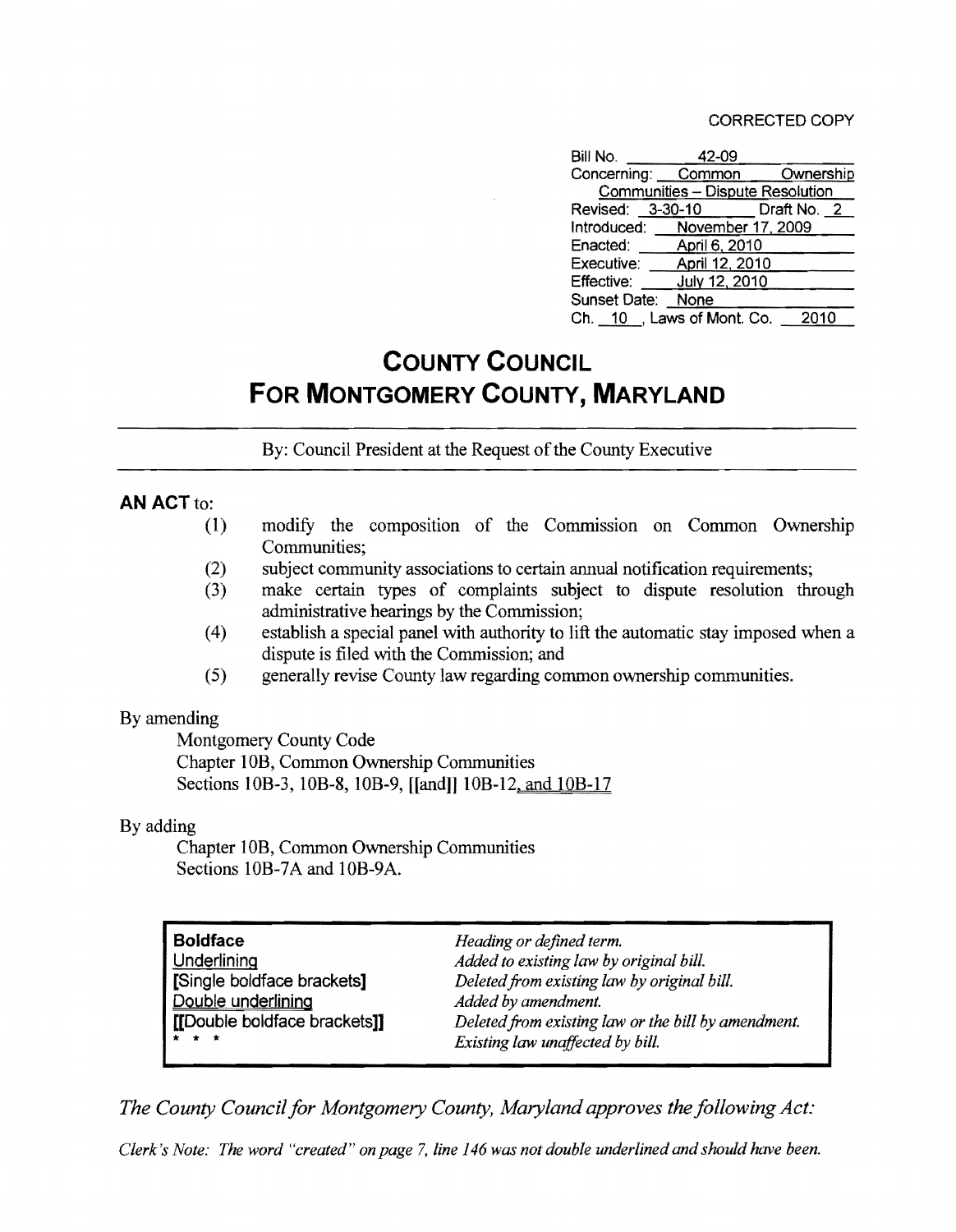$\begin{smallmatrix}&&&1\\&&3\\3&&2\\&&&2\end{smallmatrix}$ 

| $\mathbf{1}$             |                                                               | Sec. 1. Sections 10B-3, 10B-8, 10B-9, [[and]] 10B-12, and 10B-17 are    |  |  |  |  |  |
|--------------------------|---------------------------------------------------------------|-------------------------------------------------------------------------|--|--|--|--|--|
| $\overline{2}$           | amended, and Sections 10B-7A and 10B-9A are added as follows: |                                                                         |  |  |  |  |  |
| 3                        | $10B-3.$                                                      | <b>Commission on Common Ownership Communities.</b>                      |  |  |  |  |  |
| $\overline{4}$           | (a)                                                           | The County Executive must appoint, subject to confirmation by the       |  |  |  |  |  |
| 5                        |                                                               | Council, a Commission on <b>Common Ownership Communities</b> . The      |  |  |  |  |  |
| 6                        |                                                               | Commission consists of 15 voting members.                               |  |  |  |  |  |
| $\overline{\mathcal{L}}$ |                                                               | [Six] Eight members should be selected from unit or lot owners<br>(1)   |  |  |  |  |  |
| 8                        |                                                               | or residents of self-managed and professionally managed                 |  |  |  |  |  |
| 9                        |                                                               | condominiums, self-managed and professionally managed                   |  |  |  |  |  |
| 10                       |                                                               | cooperative housing corporations, and self-managed<br>and               |  |  |  |  |  |
| 11                       |                                                               | professionally managed homeowners' associations, and may                |  |  |  |  |  |
| 12                       |                                                               | include members or former members of governing boards.                  |  |  |  |  |  |
| 13                       |                                                               | [(2)]<br>Three members should be selected from persons involved in      |  |  |  |  |  |
| 14                       |                                                               | housing development and real estate sales.]                             |  |  |  |  |  |
| 15                       |                                                               | $(3)$ $(2)$ [Six] Seven members should be selected from persons who are |  |  |  |  |  |
| 16                       |                                                               | members of professions associated with common ownership                 |  |  |  |  |  |
| 17                       |                                                               | <b>communities</b> (such as persons involved in housing development     |  |  |  |  |  |
| 18                       |                                                               | and real estate sales and attorneys who represent <b>community</b>      |  |  |  |  |  |
| 19                       |                                                               | associations, developers, housing management or tenants) [or            |  |  |  |  |  |
| 20                       |                                                               | investor-owners of units in common ownership communities],              |  |  |  |  |  |
| 21                       |                                                               | including at least one person who is a professional community           |  |  |  |  |  |
| 22                       |                                                               | association manager.                                                    |  |  |  |  |  |
| 23                       |                                                               | $\ast$<br>*<br>*                                                        |  |  |  |  |  |
| 24                       | 10B-7A.                                                       | <b>Notification requirements.</b>                                       |  |  |  |  |  |

25 26 27 The governing body of a community association must, at least annually, distribute information in a form reasonably calculated to notify all owners about the availability of dispute resolution, education, and other services to owners and

 $-2-$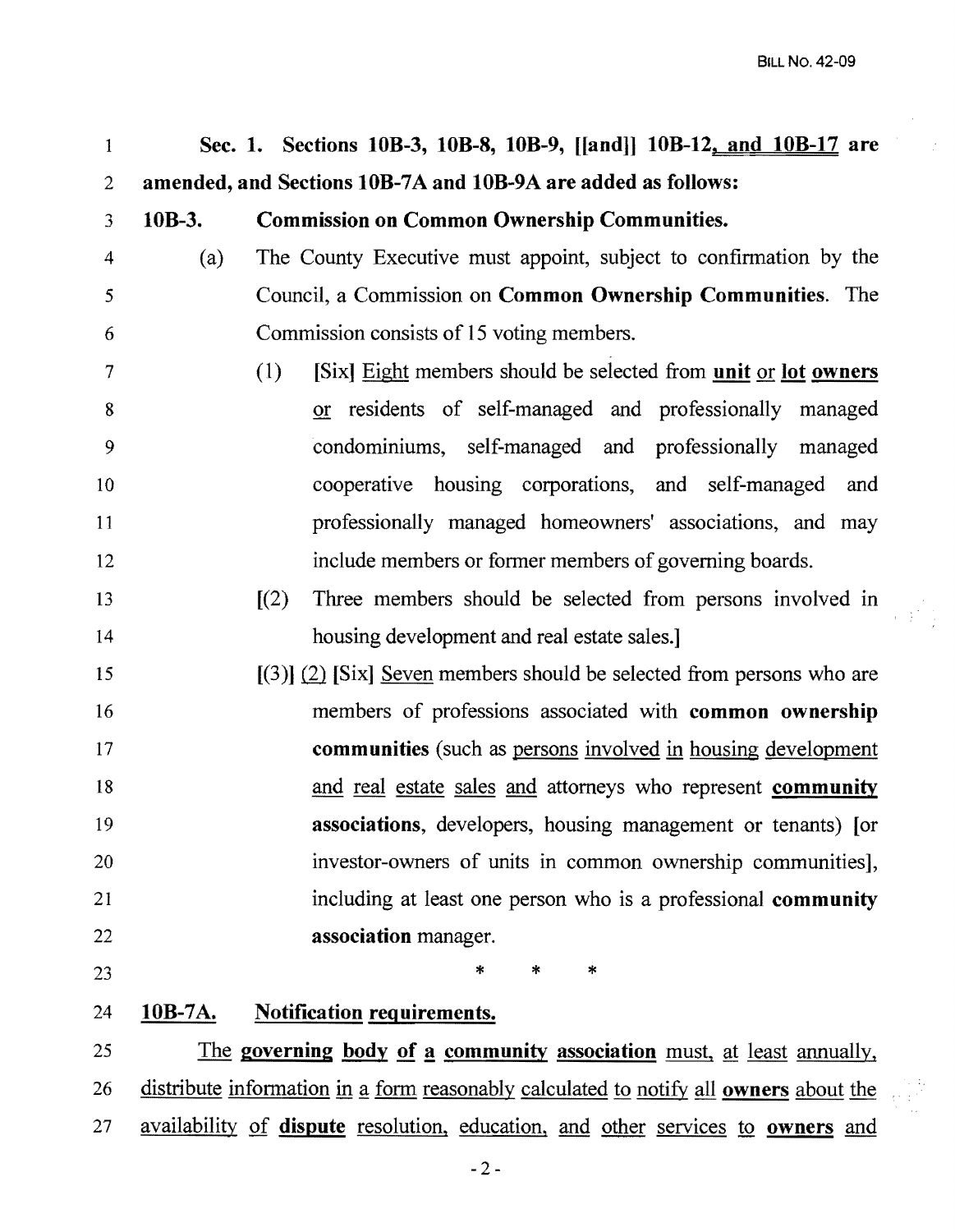28 residents of common ownership communities through the Office and the 29 Commission. The governing body may satisfy this requirement by including with 30 any annual notice or other mailing to all members of the **community association** any 31 written materials developed by the Office to describe the Commission's services. 32 lOB-8. Defined terms. 33 In this Article and Article 3, the following terms have the following meanings:  $34$  \* \* \* 35 Common element includes: 36 (A) in a condominium or cooperative, all portions of the 37 common ownership community other than the units; or 38 (B) in a homeowners' association, any real estate in a 39 homeowners' association community that is owned or 40 leased by the association, other than a unit; and 41 (C) in all **common ownership communities**, any other 42 interest in real estate for the benefit of owners which is 43 subject to the declaration. 44  $[(2)] (3) * * * *$ 45  $[(3)]$  (4) **Dispute** means any disagreement between 2 or more **parties** 46 that involves: 47 (A) the authority of a governing body, under any law or 48 association document, to: 49 (i) require any person to take any action, or not to take 50 any action, involving a unit or common element; 51 (ii) require any person to pay a fee, fine, or assessment; 52 (iii) spend association funds; or 53 (iv) alter or add to a common [area or] element; or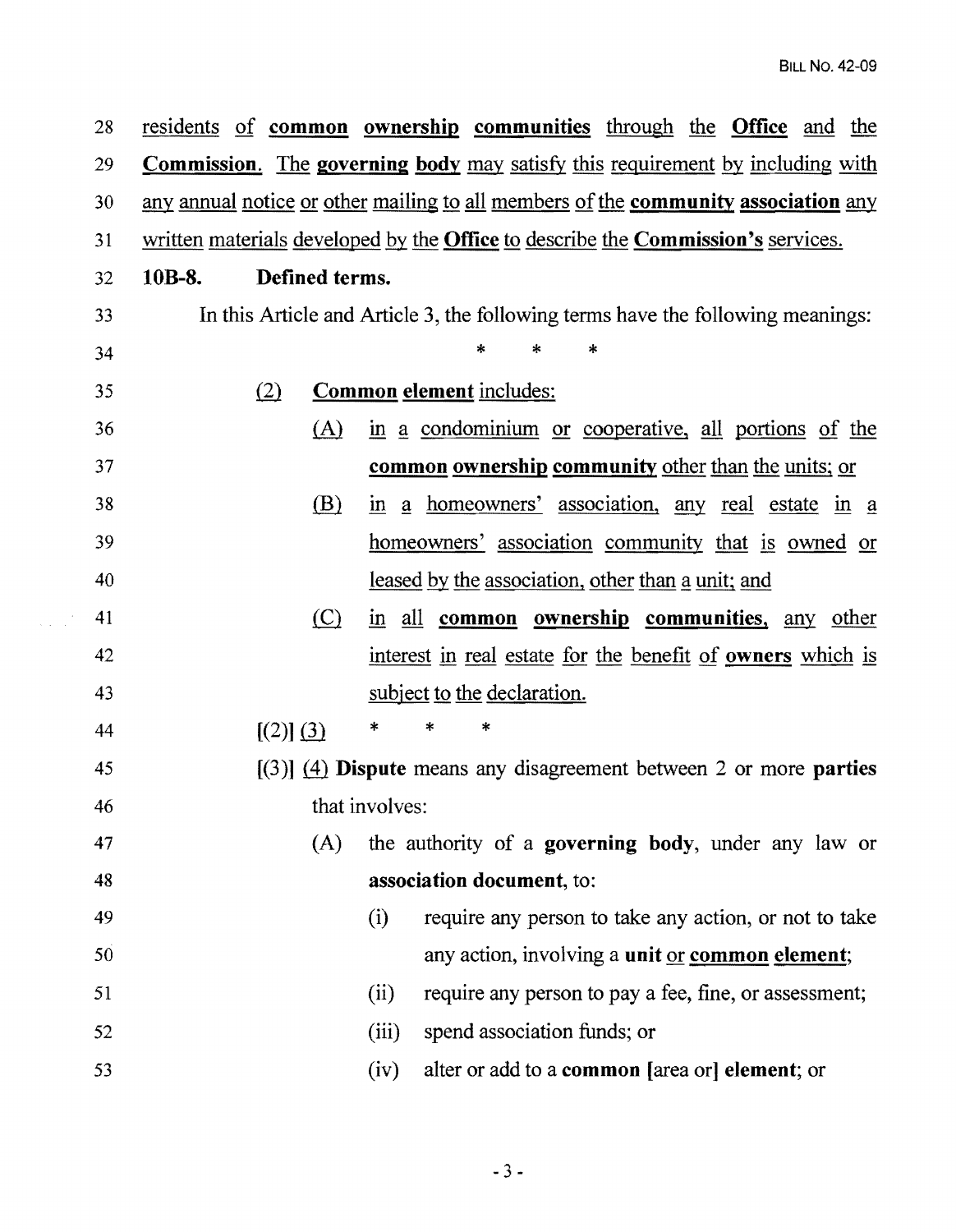$\ddot{\phantom{0}}$  $\frac{1}{2}$ 

 $\hat{\boldsymbol{\beta}}$ 

j.

 $\frac{1}{2}$  $\gamma_{\rm{max}}$ 

| 54     | (B)       | the failure of a governing body, when required by law or |   |                                                                           |
|--------|-----------|----------------------------------------------------------|---|---------------------------------------------------------------------------|
| 55     |           | an association document, to:                             |   |                                                                           |
| 56     |           | (i)                                                      |   | properly conduct an election;                                             |
| 57     |           | (ii)                                                     |   | give adequate notice of a meeting or other action;                        |
| 58     |           | (iii)                                                    |   | properly conduct a meeting;                                               |
| 59     |           | (iv)                                                     |   | properly adopt a budget or rules;                                         |
| 60     |           | (v)                                                      |   | maintain or audit books and records; [or]                                 |
| 61     |           | (vi)                                                     |   | allow inspection of books and records[ $.$ ]:                             |
| 62     |           | (vii)                                                    |   | maintain or repair a common element if the failure                        |
| 63     |           |                                                          |   | results in significant personal injury or property                        |
| 64     |           |                                                          |   | damage; or                                                                |
| 65     |           | (viii)                                                   |   | exercise its judgment in good faith concerning the                        |
| 66     |           |                                                          |   | enforcement of the association documents against                          |
| 67     |           |                                                          |   | [[require]] any person [[who]] that is subject to                         |
| 68     |           |                                                          |   | [[association documents to comply with]] those                            |
| 69     |           |                                                          |   | documents.                                                                |
| 70     |           |                                                          |   | $[(4)]$ (5) Dispute does not include any disagreement that only involves: |
| 71     | (A)       |                                                          |   | title to any unit or any common [area or] element;                        |
| $72\,$ | (B)       | the percentage interest or vote allocable to a unit;     |   |                                                                           |
| 73     | (C)       | the interpretation or enforcement of any warranty;       |   |                                                                           |
| 74     | (D)       | the collection of an assessment validly levied against a |   |                                                                           |
| 75     |           | party; or                                                |   |                                                                           |
| 76     | (E)       |                                                          |   | the <u>exercise of a governing body's</u> judgment or discretion          |
| 77     |           | [of a governing body] in taking or deciding not to take  |   |                                                                           |
| 78     |           | any legally authorized action.                           |   |                                                                           |
| 79     | [(5)] (6) | ∗                                                        |   | *                                                                         |
| 80     | [(6)] (7) | $\ast$                                                   | * | $\star$                                                                   |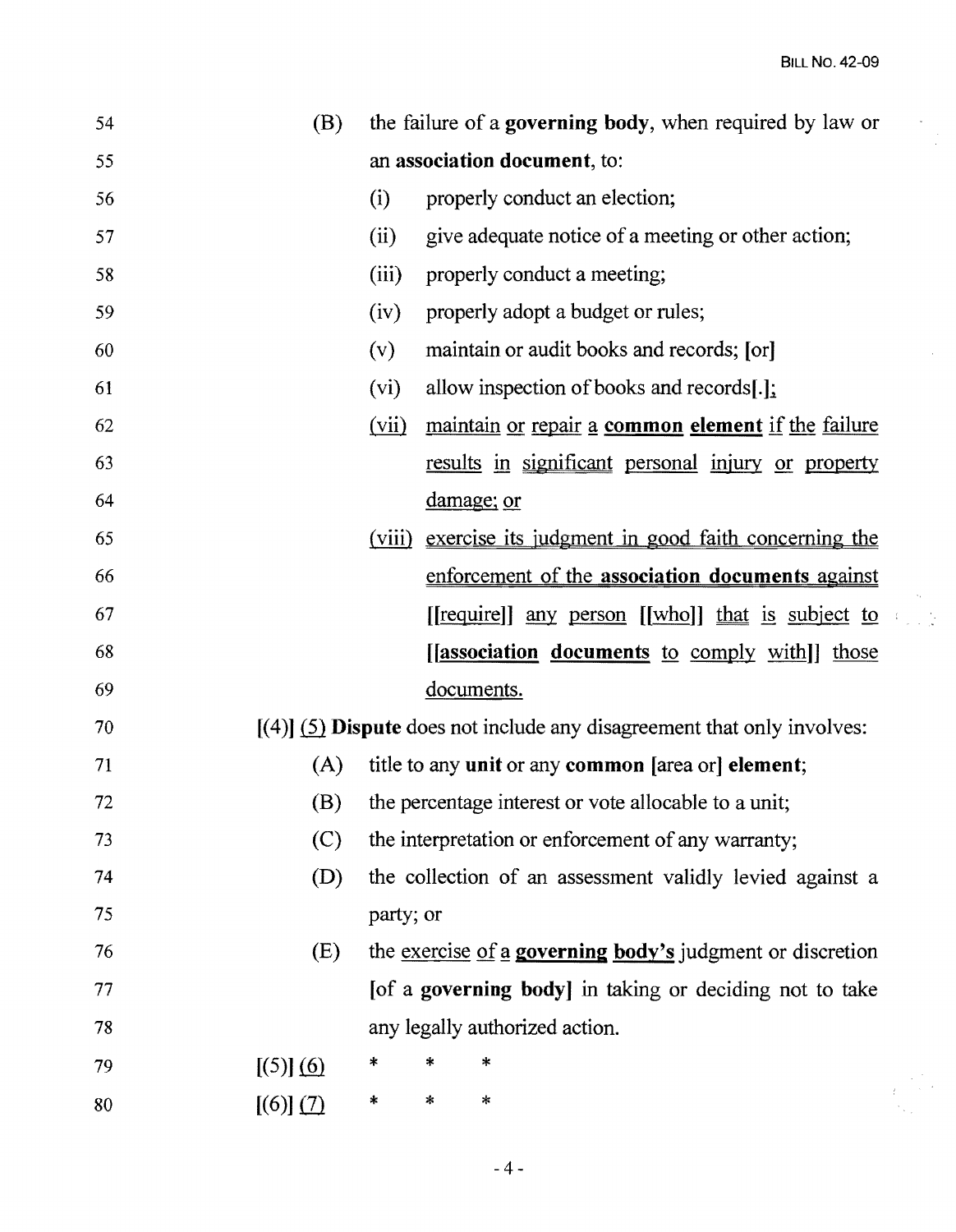| 81  |         | [(7)] (8)                                                                        | ∗                                                           | *                                                    | $\ast$               |                                                                               |
|-----|---------|----------------------------------------------------------------------------------|-------------------------------------------------------------|------------------------------------------------------|----------------------|-------------------------------------------------------------------------------|
| 82  |         | (9)                                                                              | <b>Unit or lot includes:</b>                                |                                                      |                      |                                                                               |
| 83  |         | (A)                                                                              |                                                             |                                                      |                      | any physical portion of a common ownership community                          |
| 84  |         |                                                                                  | with distinct property boundaries that:                     |                                                      |                      |                                                                               |
| 85  |         |                                                                                  | $\Omega$                                                    | provides complete, independent living facilities for |                      |                                                                               |
| 86  |         |                                                                                  | one or more individuals,                                    |                                                      |                      |                                                                               |
| 87  |         |                                                                                  | contains permanent provisions for living, sleeping,<br>(ii) |                                                      |                      |                                                                               |
| 88  |         |                                                                                  |                                                             |                                                      |                      | eating, cooking, and sanitation, and                                          |
| 89  |         |                                                                                  | is designated for exclusive ownership, control, or<br>(iii) |                                                      |                      |                                                                               |
| 90  |         |                                                                                  |                                                             |                                                      |                      | occupancy by those individuals; and                                           |
| 91  |         | (B)                                                                              |                                                             |                                                      |                      | all legally enforceable rights and interests incidental to                    |
| 92  |         |                                                                                  |                                                             |                                                      |                      | <u>individual ownership of real property in a common</u>                      |
| 93  |         |                                                                                  |                                                             |                                                      | ownership community. |                                                                               |
| 94  | 10B-9.  |                                                                                  |                                                             |                                                      |                      | Filing [[of]] disputes; exhaustion of association remedies.                   |
| 95  |         |                                                                                  |                                                             |                                                      |                      |                                                                               |
| 96  | (e)     |                                                                                  |                                                             |                                                      |                      | [When] Except as provided in Section 10B-9A, when a dispute is filed          |
| 97  |         |                                                                                  |                                                             |                                                      |                      | with the <b>Commission</b> , a <b>community association</b> must not take any |
| 98  |         | action to enforce or implement the association's decision, [except] other        |                                                             |                                                      |                      |                                                                               |
| 99  |         | than filing a civil action under subsection $(f)$ , until the process under this |                                                             |                                                      |                      |                                                                               |
| 100 |         | Article is completed.                                                            |                                                             |                                                      |                      |                                                                               |
| 101 |         |                                                                                  |                                                             |                                                      | $\ast$<br>$\ast$     | $\ast$                                                                        |
| 102 | 10B-9A. | Request for relief from stay.                                                    |                                                             |                                                      |                      |                                                                               |
| 103 | (a)     |                                                                                  |                                                             |                                                      |                      | At any time after a dispute is filed under Section 10B-9, a community         |
| 104 |         |                                                                                  |                                                             |                                                      |                      | association may submit a request to lift the automatic stay required          |
| 105 |         |                                                                                  |                                                             |                                                      |                      | under Section 10B-9(e) to a hearing panel appointed under Section 10B-        |
| 106 |         |                                                                                  |                                                             |                                                      |                      | 12, or if no hearing panel has been appointed, a special standing panel       |
| 107 |         |                                                                                  |                                                             |                                                      |                      | <u>authorized to consider requests for relief from stays.</u>                 |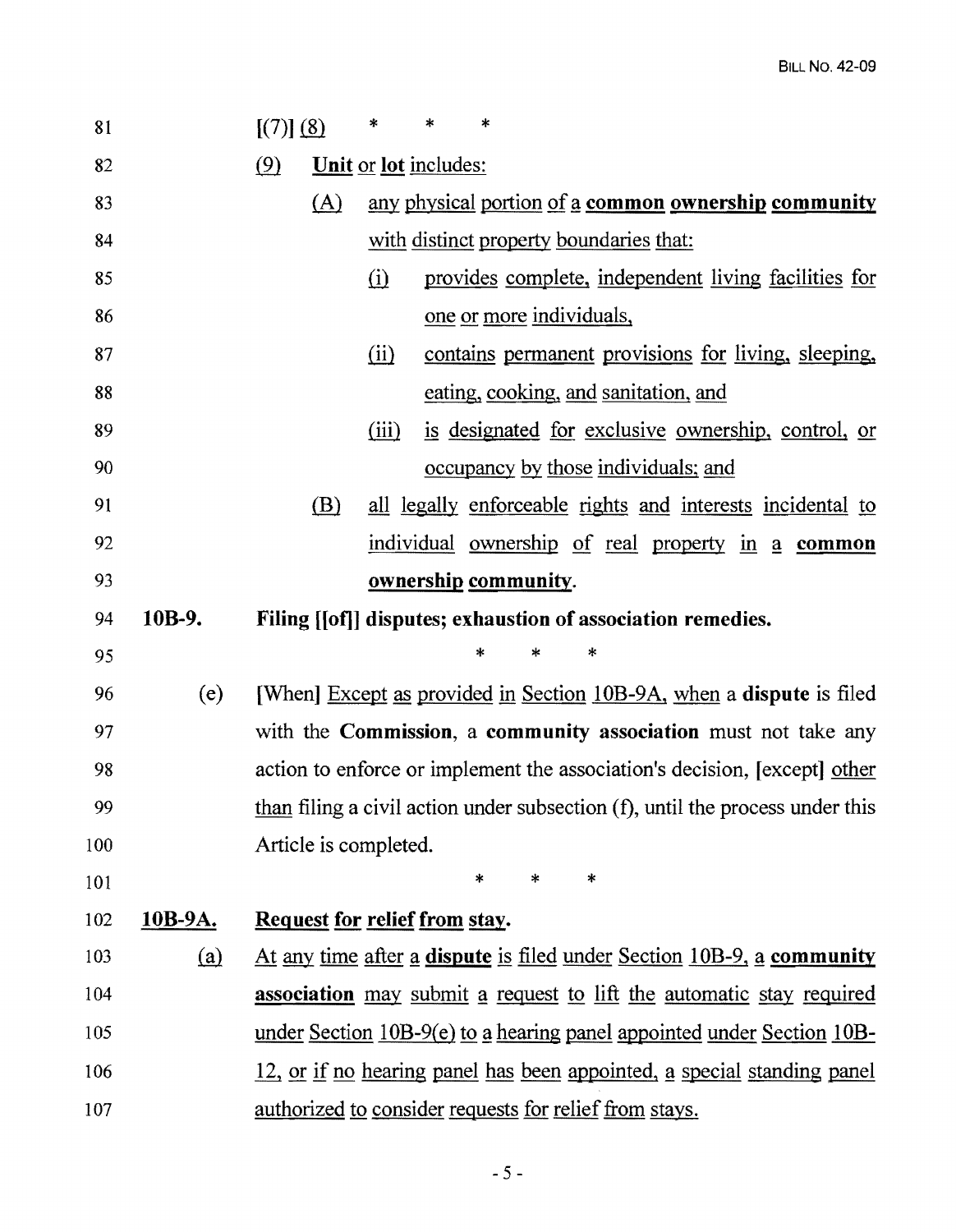- 108 (b) The special panel must consist of 3 voting members of the **Commission** 109 designated by the chair, and must include at least one representative of 110 each membership category.
- 111 (c) An association that requests relief from a stay must serve a copy of its 112 request on any other party named in the dispute by certified mail or 113 **personal service.** A certificate of service must accompany any request 114 submitted under this Section. A **party** served with a copy of the request 115 must file its opposition, if any, within  $\lfloor |5| \rfloor$  10 days after receiving 116 service.
- 117 (d) If a request [[assigned to a special panel]] for relief from a stay which 118 states facts sufficient to show a need for immediate action is not granted 119 or denied within [[15]] 20 days after the request was filed, the request 120 must be treated as granted.
- 121 (e) Except as provided in subsection (d), a request for relief from stay may 122 only be granted if the assigned panel finds that:
- 123 (1) enforcing the stay would [[impose]] result in undue [[hardship 124 ... [124] ... [124] ... [124] ... [124] ... [124] ... [124] ... [124] ... [125] ... [126] ... [126] ... [126] ... [126] ... [126] ... [126] ... [126] ... [126] ... [126] ... [126] ... [126] ... [126] ... [126] ... [126
- 125 (2) lifting the stay will not result in [[irreparable]] undue harm to the 126 rights or interests of any opposing party.
- 127 lOB-l2. Hearing Panel.
- 

 $128$  \* \* \* \*

129 (b) The chair must choose 2 members of the panel from the voting 130 members of the Commission. [They] The persons selected must 131 represent the 2 different membership groups of the **Commission**. [At 132 least one member must be a resident of a common ownership 133 community.] The 2 Commission members must designate the third 134 member from a list of volunteer arbitrators trained or experienced in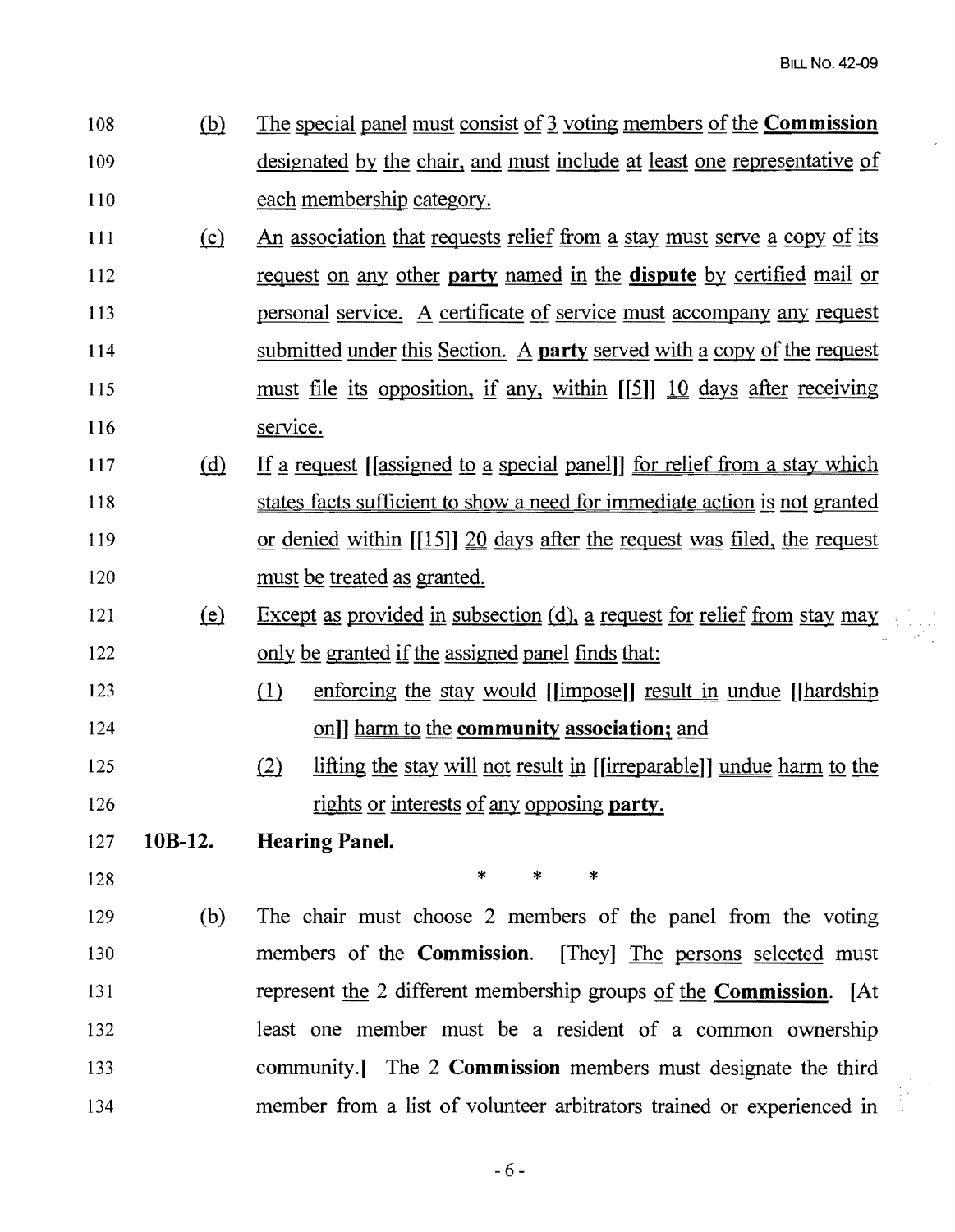135 common ownership community issues maintained by the Commission. 136 The third member must chair the panel. If a suitable arbitrator is not 137 available, the chair of the Commission must [choose] designate the third 138 panelist from among the voting members of the Commission, and must 139 designate the chair of the panel.

- 
- $140$  \* \* \*
- 141 **IOB-17. Voting procedures.**

- $142$  \* \* \* 143 (d) *Proxy or power of attorney\_* Any proxy or power of attorney valid 144 under state law [[is valid]] may be used at any association meeting. 145 However, a proxy and any power of attorney [[that is not appointed to 146 vote as directed] created for the purpose of a governing body's election 147 must be appointed only to meet a quorum or <u>to</u> vote on matters other 148 than an election for a governing body unless the proxy or power of 149 attorney contains a directed vote on the election. If a proxy or power of 150 attorney form must be approved before it is ([used]] cast, the approving 151 authority must not unreasonably withhold its [[approval]] consent. A 152 general power of attorney valid under state law may be used for any 153 purpose at an association meeting that is consistent with the provisions 154 of the general power of attorney, including for an election of the 155 governing body.
- 

 $156$  \* \* \*

157 **Sec. 2. Transition.** Until otherwise amended or superseded, a regulation 158 issued under Chapter lOB before this Act takes effect remains in effect to the extent 159 that the regulation is consistent with Chapter lOB, as amended by this Act. This Act 160 does not affect the term of any member of the Commission on Common Ownership 161 Communities serving when this Act takes effect.